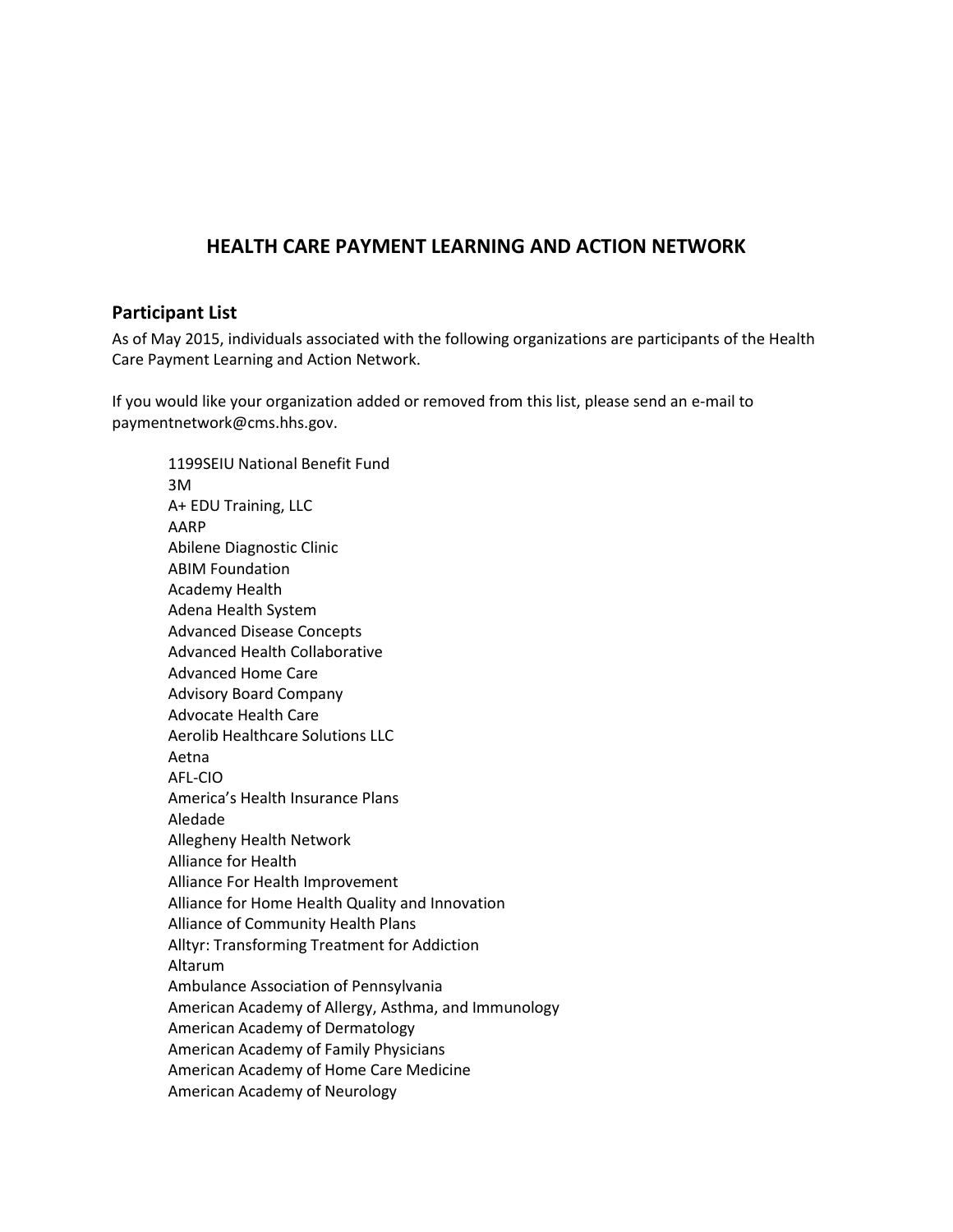American Academy of Nursing American Academy of Otolaryngology American Academy of Pediatrics American Association for Physician Leadership American Association of Nurse Anesthetists American Association of Nurse Practitioners American Board of Internal Medicine American Cancer Society American College of Cardiology American College of Emergency Physicians American College of Obstetricians and Gynecologist American College of Physicians American College of Surgeons American Congress of Obstetricians and Gynecologists American Geriatrics Society American Health Information Management Association American Health Quality Association American Healthcare Association American Heart Association / American Stroke Association American Hospital Association American Medical Association American Medical Rehabilitation Providers Association American Occupational Therapy Association, Inc. American Osteopathic Association American Psychiatric Association American Psychological Association American Society for Blood & Marrow Transplantation American Society for Gastrointestinal Endoscopy American Society for Radiation Oncology American Society of Anesthesiologists American Society of Pediatric Nephrology American Speech-Language-Hearing Association American Urological Association Amerihealth Caritas Anne Arundel Medical Center HealthCare Enterprises Anthem Wellpoint Applied Research Works Arkansas Medicaid Archway Health Advisors Ascendient Healthcare Advisors Ascension Aspire Health Aspire Home Health Association of American Medical Colleges Associations for Behavioral Health and Wellness Asthma and Allergy Foundation of America Aston Park Health Care Center Atrius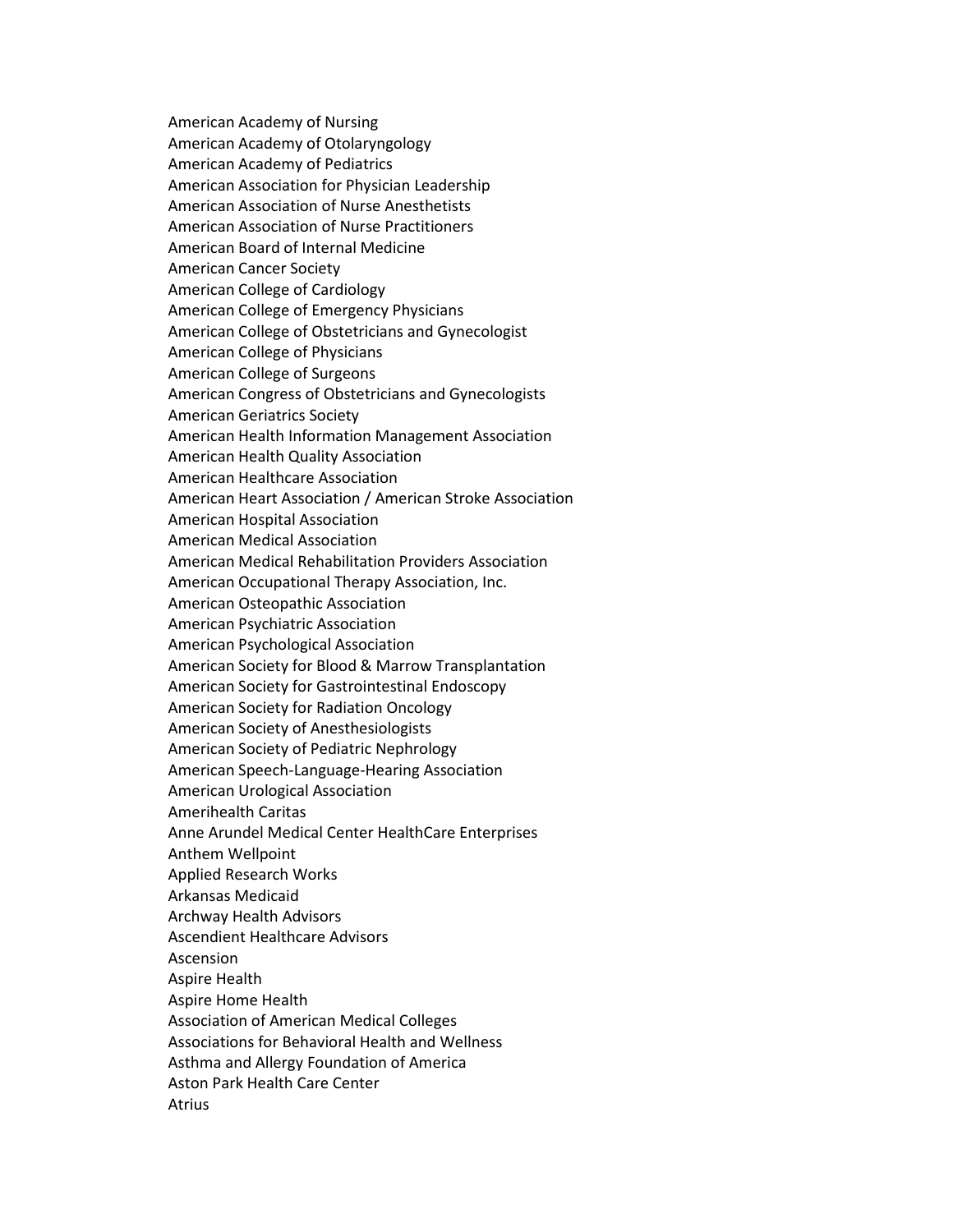AultCare Corporation Aultman Health Foundation Austin Travis County Integral Care Avalere Health Avamere Health Services Baker Tilly Balit Health Purchasing Baraka Community Wellness Bay Health Bayhealth Physician Alliance Baylor Scott and White Healthcare System Baylor Scott and White Quality Alliance Accountable Care Organization BCL Systems, Inc. Bellin-Theda Care Healthcare Partners Billings Clinic BioScrip, Inc. Bipartisan Policy Center Birth Rights Bar Association Blue Care Network Blue Cross Blue Shield of Massachusetts Blue Cross Blue Shield Association Blue Cross Blue Shield of Kansas City Blue Cross Blue Shield Michigan Blue Cross Blue Shield of New Jersey – Horizon Blue Cross Blue Shield North Carolina Blue Cross Blue Shield of Florida - Guidewell Blue Shield of California Blue Sky Therapy Blue Thorn Inc. Bluestone Physician Services Bon Secour Health System Brookhaven at Lexington Brookings Institute Brooks Health System Buying Value Caesars Entertainment Corporation Cain and Associates Inc. California Academy of Family Physicians **CalPERS** Cambia Health Solutions Camden Coalition of Healthcare Providers Cancer Support Community CAPG Capitol Associates, Inc. Cardinal Health Care Coordination Institute – Greenville, S.C Care Solutions at the North Shore - LIJ Health System Care Solutions Group, LLC Carefirst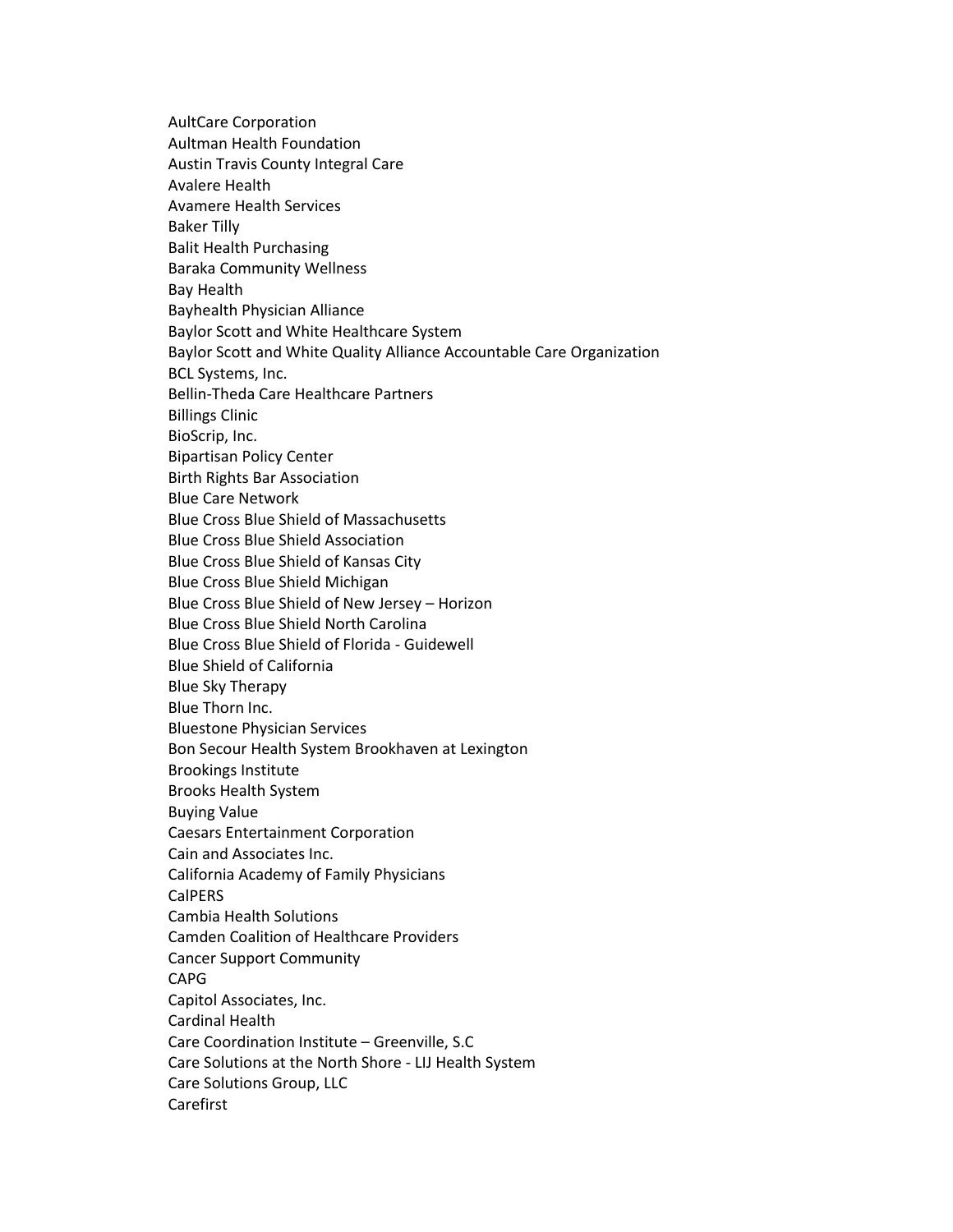Caretuit Carevoyance, LLC Caris Health (a SAI Systems Business) Carson Company, LLC Castle Medical Center Catalyst for Payment Reform Catholic Health Initiatives CAVU Healthcare Systems CCR, Inc. Cedars-Sinai Health System Celtic Consulting Centene Corporation Center for American Progress Center for Diagnostic Imaging Center for Healthcare Quality and Payment Reform Center for Health Care Strategies Center for Pharmacy Practice Accreditation Centers for Medicare & Medicaid Services Centra Health Centro de Mi Salud, LLC Cerner Chadron Community Hospital and Health Services Chatham County Safety Net Planning Council Chautauqua County Health Network Children's Mercy Integrated Care Solutions Children's Mercy – Kansas City Chinese Community Health Care Association **Cigna** clearhealthcosts.com Clear Sky Consulting Clover Health Investments Coastal Carolina Health Care Cofactors Collaborative Consulting, Inc. Collaborative Health Systems Collective Health Columbia County Department of Human Services Comber Physical Therapy & Fusion Chiropractic Commonwealth Foundation Commonwealth Fund Community Care Network of Virginia Community Catalyst Community First Health Plans Community Health Center Network of Idaho Community Research Corp Concordia at Sumner Connecticut Health Policy Project Connolly Strategies & Initiatives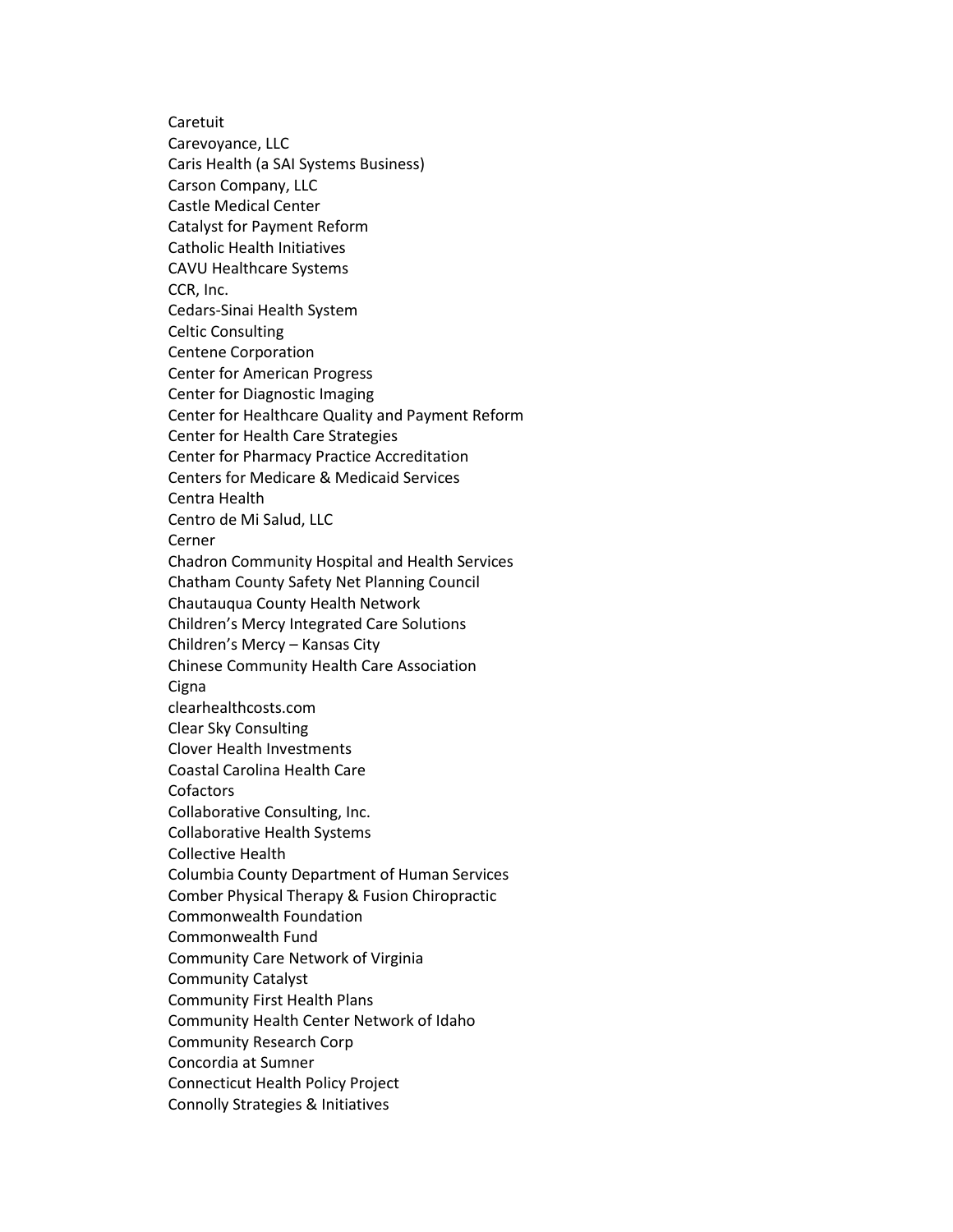Consulate Health Care Consumer Purchaser Alliance Coos County Family Health Services Cornice Health Ventures, LLC Council of Medical Specialty Societies Creekside Cancer Care Crescent Care Crouse Radiology Associates Crystal Run Healthcare CT Health Policy Project Dartmouth Institute Dartmouth-Hitchcock Health Dartmouth-Hitchcock Medical Center DaVita Healthcare Partners Dayton Physicians Network Delphi Institute Department of Defense Denver Health Desert Oasis Healthcare DGA Partners Digestive HealthCare Center Dignity Health District 1199C Training & Upgrading Fund Dixon Hughes Goodman Healthcare Dobson DaVanzo & Associates, LLC Douglas County Visiting Nurses Association DST Health Solutions eHealth Data Solutions, LLC eHealth Initiative eHealth Initiative and Foundation Emblem Health Enhance Asian Community on Health Inc., Enhance Value ePatient eQHealth Solutions Essence Healthcare Estes Park Institute & Horty, Springer & Mattern Evolent Express Ambulance Inc. EyeIC, Inc. Families USA Foundation Family Care Plus Federal Trade Commission's Office of Policy Planning Federation of American Hospitals Feinberg School of Medicine in the Department of Emergency Medicine Fi-Med Management, Inc. Finity, Inc. FirstWatch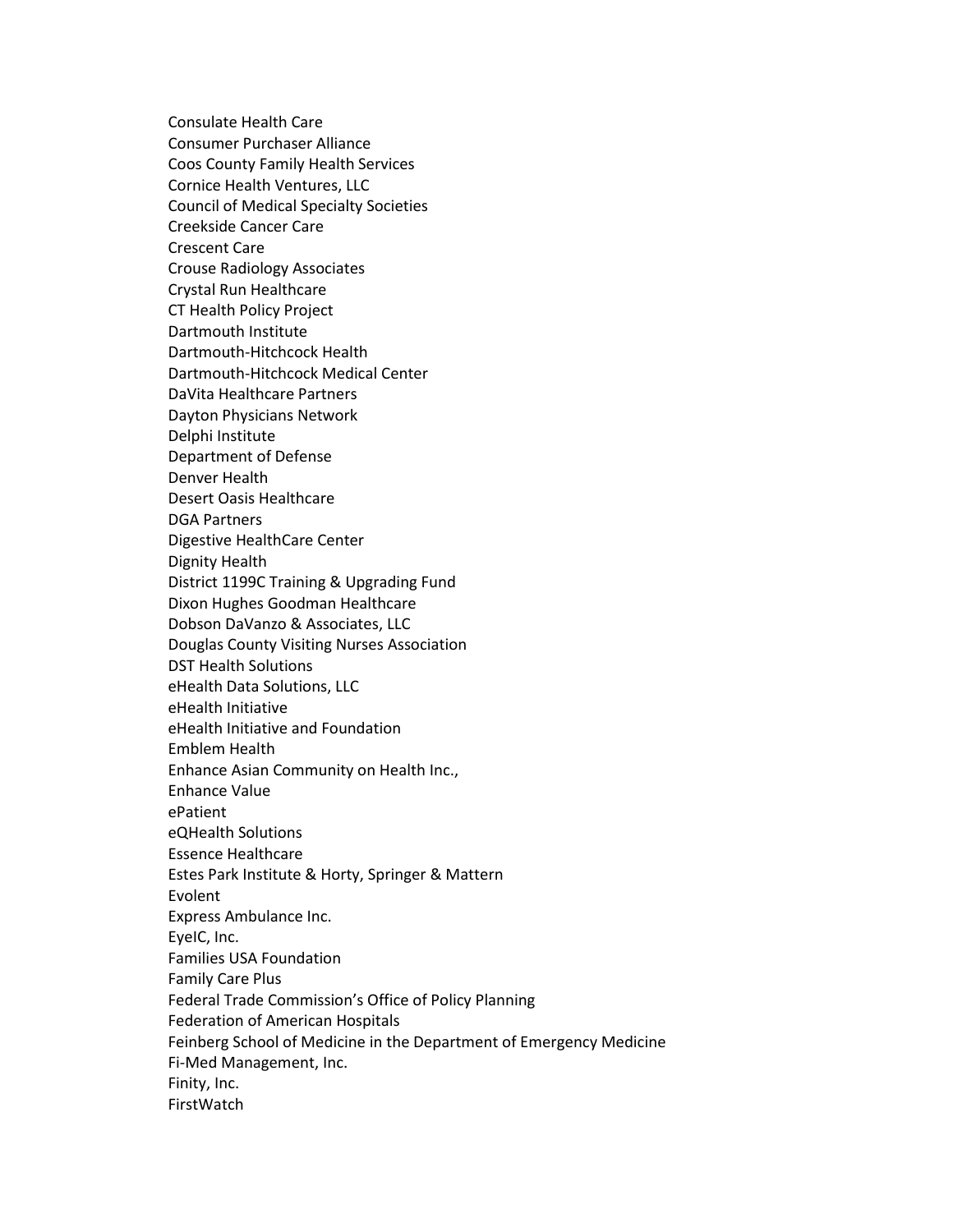Fish River Rural Health FORCE Therapeutics Forward Health Group Fruth Pharmacy Fundamental Administrative Services Fuse Health Strategies Future Directions in Health Care G4 Health Systems, Inc. GBMC HealthCare System, Greater Baltimore Medical Center Genelex Corporation General Dynamics Health Solutions Geriatric Practice Management, LLC Germane Solutions Great Plains Psychological Services Greenhill Group Greenville Health System Group Health Cooperative Gulf South Quality Network Hancock Regional Hospital Harmony Home Health Harrington Family Health Center Harris-Stowe State University Harvard Pilgrim Health Care Health Care of Oregon Health Care Quality Institute Health Care Service Corporation Health Care Transformation Task Force Health Choice Utah Health Dimensions Group Health Management Associates Health Partners, Inc. Health Results Group LLC Health Share of Oregon Health Transformation for Ohio Health2 Resources Healthcare Financial Management Association Healthcare Information Management and Systems Society Healthcare Partners of the North Country HealthCare Quality Institute Healthcare Solutions Connection **HealthCAWS** Healthcentric Advisors **HealthChoice** HealthInsight Henry Ford Physician Network Heritage Development Organization Highmark BCBS Hina Mauka Recovery Center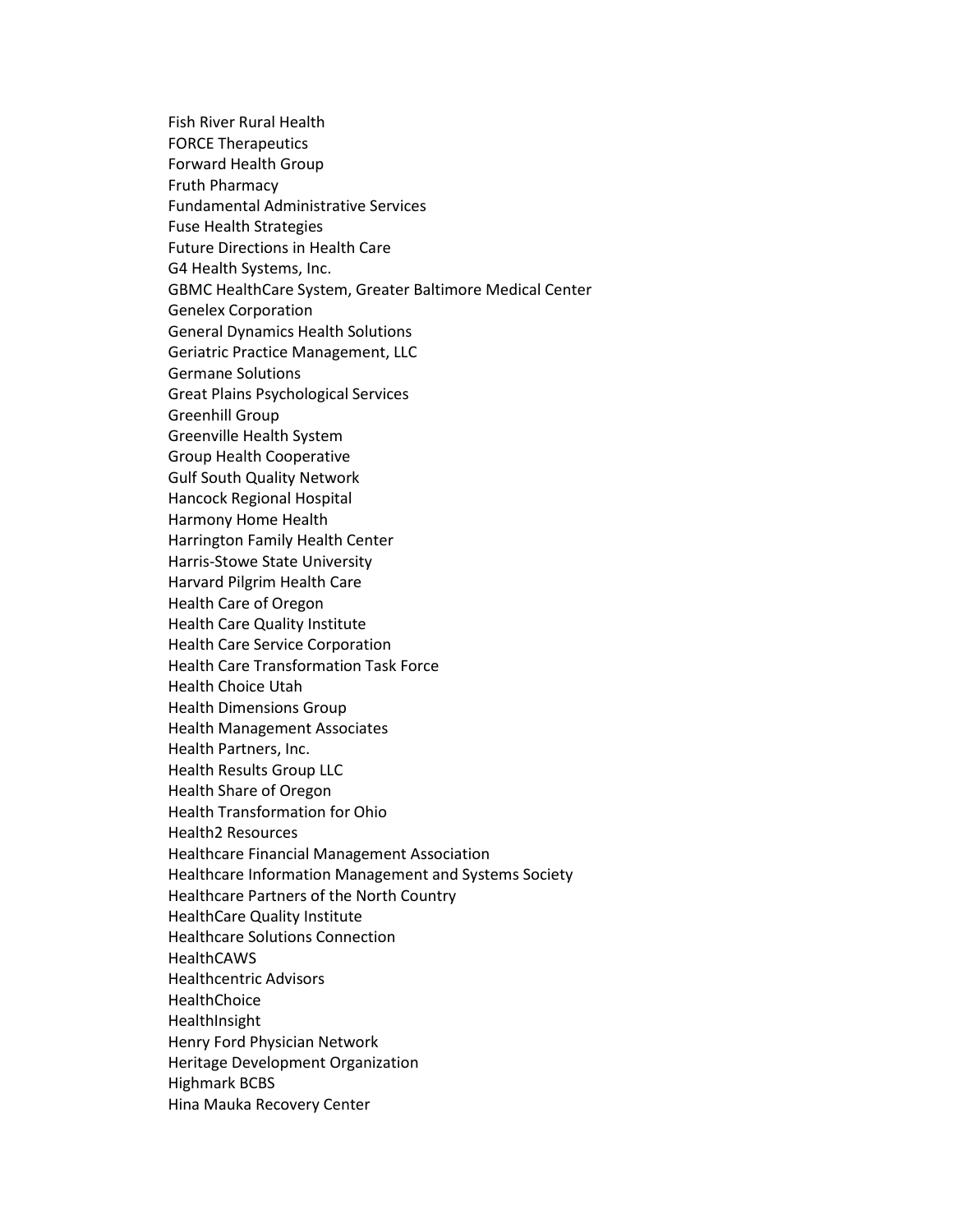Home Care & Hospice Compliance Association Home Care Alliance of Massachusetts Home Care Association of New Jersey Home Health Visiting Nurses of Southern Maine Homewood at Williamsport Hospice of Central Iowa Care Services and Visiting Nurse Services of Iowa Hospice of Hope Hospital Sisters Health System Humana Hy-Vee IBM iCare ICHC Illinois Bone and Joint Institute LLC, Chicago Imaginer Health Impactivo Independence Blue Cross Blue Shield Independence Care System, Inc. Indiana Association of Area Agencies on Aging Indiana University Health Infinity Rehab Information & Quality Healthcare Institute for Healthcare Improvement Institute for Improving Health Institute for Family Health Institute for Oral Health Institutional Care Pharmacy Integra Community Care New England Integrated Care Group Fresenius Medical Care North America International Association of Rehabilitation Professionals InVivoLink iPatientCare Jade Gong and Associates Jayne Koskinas Ted Giovanis Foundation for Health and Policy JBS International, Inc. Jefferson Health System Jeffrey Bond LLC JLB Associates JM, LLC Johns Hopkins Office of Government and Community Affairs Johns Hopkins University, Armstrong Institute for Quality & Patient Safety Johnson & Johnson Kairos Health Systems, Inc. Kaiser Foundation Health Plans and Hospitals Kaiser Permanente Kansas City Metropolitan Physician Association Kansas Healthcare Collaborative Kansas Heart and Stroke Collaborative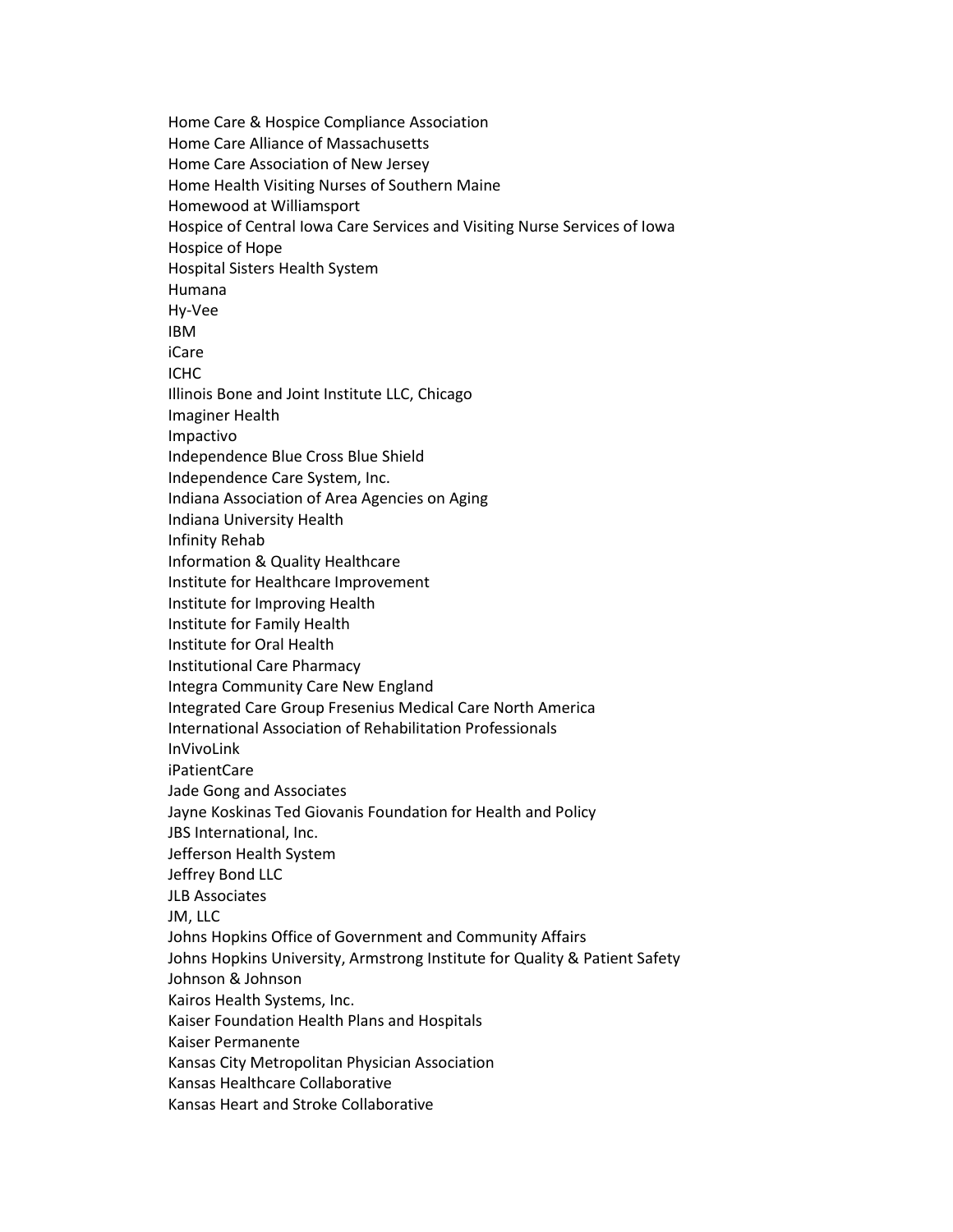Kentucky Department for Medicaid Services Keystone Care Home Health Kindred Healthcare King's Daughters Health System Lahey Health at Home Lake Point Rehab and Nursing Center Lake Street Strategies Larry A Oday, Esq. PLLC Latino Business Community Development Leading Age Missouri Leavitt Partners Lehigh Valley Health Network; Populytics Liberty Partners Group Life Home Health Care, Inc. Linton Hospital & Clinics Loving Hands Home Healthcare Lumeris Maine Health Management Coalition Maine Quality Counts Managed Health Care Associates, Inc. Marshfield Clinic Health System Maun-Lemke Speaking and Consulting, LLC Mays Business School - Texas A&M University Mbanaso Groups McKesson Technology Solutions McKinsey and Company McLaren Physician Partners MedAssets MedChi Network Services Medicaid-CHIP State Dental Association Medical Reimbursement Data Management Medical Resources Home Health Care Medicare Rights Center Mehlman, Castagnetti, Rosen, Bingel & Thomas, Inc. Meijer Memorial Care Medical Foundation Memorial Hospital of Gardena Mercy Health System Merit Health MetaStar, Inc. MGM Medical Group Management LLC Michigan Department of Community Health Mid Valley Physicians Association Mid-State Health Center Milken Institute School of Public Health Miller-Wenhold Capitol Strategies MissouriHealth+ Momentum Health Strategist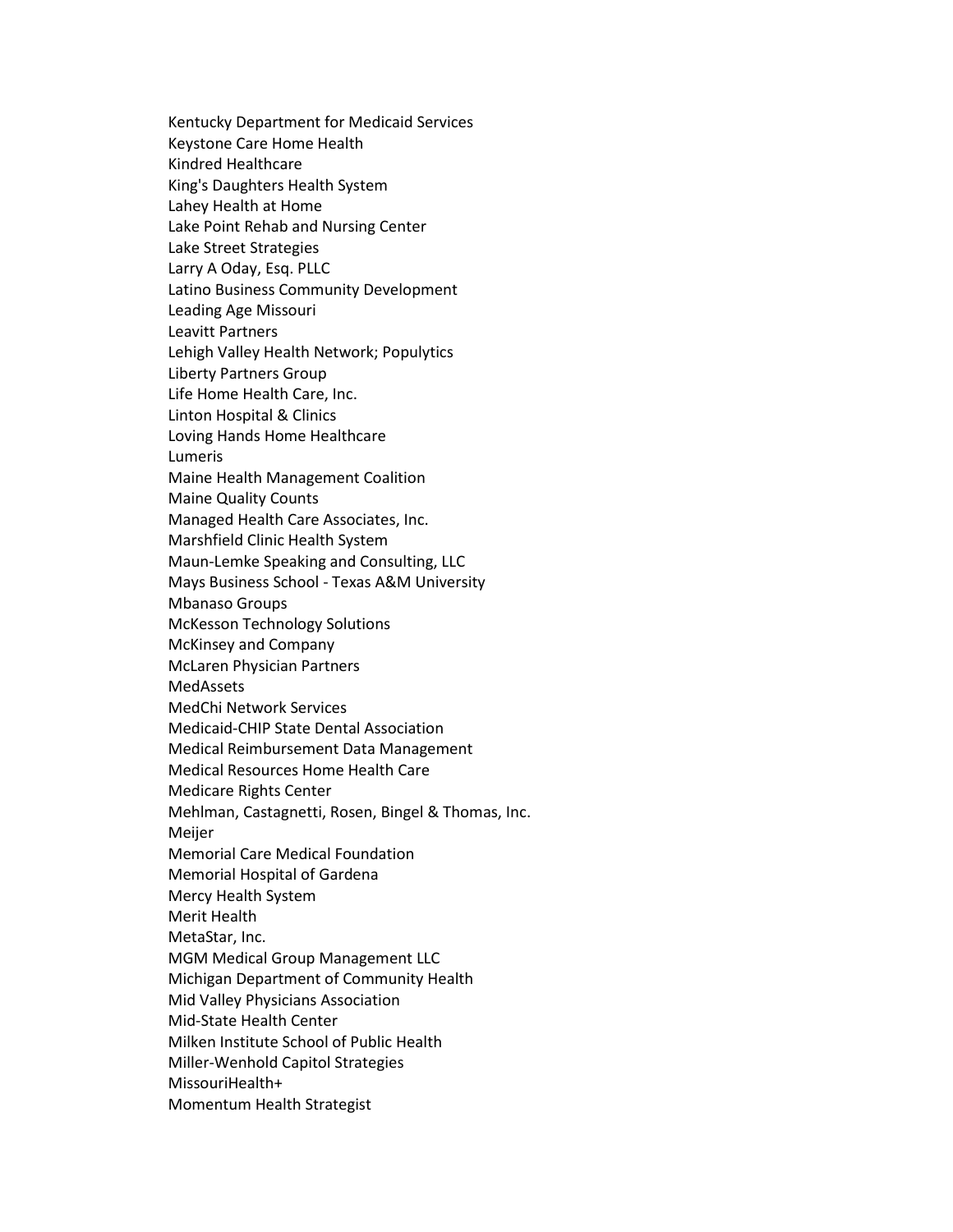Montefiore Mount Kisco Medical Group, PC Mount Sinai Health System, Petersen Foundation Mountain-Pacific Quality Health Munroe Regional Medical Center MVNA MyHealth First Network – Greenville, S.C. Nalari Health National Alliance for Caregiving National Association of ACOs National Association of Chain Drug Stores National Association of Health Underwriters National Association of Medicaid Directors National Association of Nurse Practitioners in Women's Health National Association of Rural Health Clinics National Bone Health Alliance National Business Coalition on Health National Business Group on Health National Centers for Pain Management and Research, LLC National Coalition of Cancer Survivorship National Council for Community and Behavioral Health National Counseling Group National Governor's Association National Health Council National Hispanic Medical Association National Kidney Foundation National Partnership for Women & Families National Quality Forum National Renal Administrators Association National Rural Accountable Care Organization National Rural Health Association Navigant Center for Healthcare Research and Policy Analysis Navigant Consulting naviHealth Navvis Healthways NC Get Covered, Albemarle State Policy Center NC MPACT Inc. Nebraska Federation of Families for Children's Mental Health Neighbor's Keeper Network 8, Inc. Network for Regional Healthcare Improvement Nevada Primary Care Association New Hampshire Accountable Care Partners New Horizon Physical Therapy New Jersey Academy of Family Physicians New Jersey Health Information Technology Extension Center New Jersey Hospital Association New Jersey Voices for Patient Protection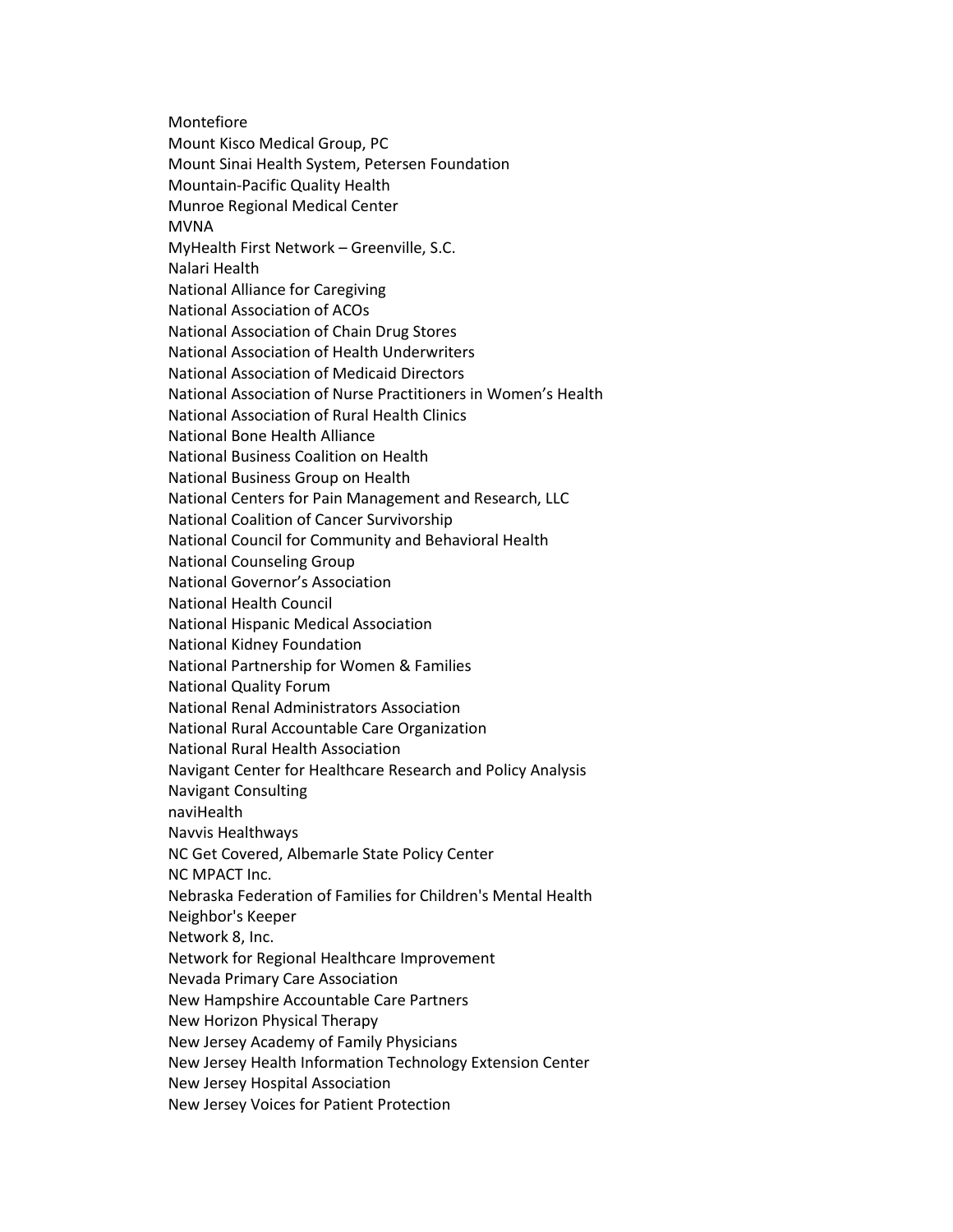New York NexCare Health Systems, LLC Next Wave NextGen Healthcare Nielsen & Associates, LLC Nimitt Consulting Health Care Policy Partners No Health without Mental Health Noridian Healthcare Solutions North Florida Medical Centers Northern Michigan Regional Entity Northern Virginia EMS Council Northwestern Memorial HealthCare Numerof & Associates, Inc. Nura Health, SPC Nuyen, Tomtishen and Aoun, P.C. NYU Langone Medical Center Ochsner Health System OFMQ Ohio Bureau of Workers' Compensation Ohio State University Medical Center OHSU Healthcare Oldwick Planning Services LLC Oncology Hematology Care, Inc. ONE HealthCare Worldwide Optum Oregon Primary Care Association **Orthologix** OSF Healthcare Ousley & Associates Owned Outcomes, Inc. Pacific Business Group on Health Parrish Medical Partners Healthcare Partnership to Improve Patient Care Patient Ping Patient Value LLC Patient-Centered Primary Care Collaborative patientslikeme PBC Advisors, LLC Peak Resources Pennsylvania Coalition of Nurse Practitioners Pennsylvania Department of Health Perception Health PhRMA Physicians Collaborative Trust ACO, LLC Physicians of Southwest Washington Pilgrim Manor, Inc. Pioneer Health Alliance Population Health Alliance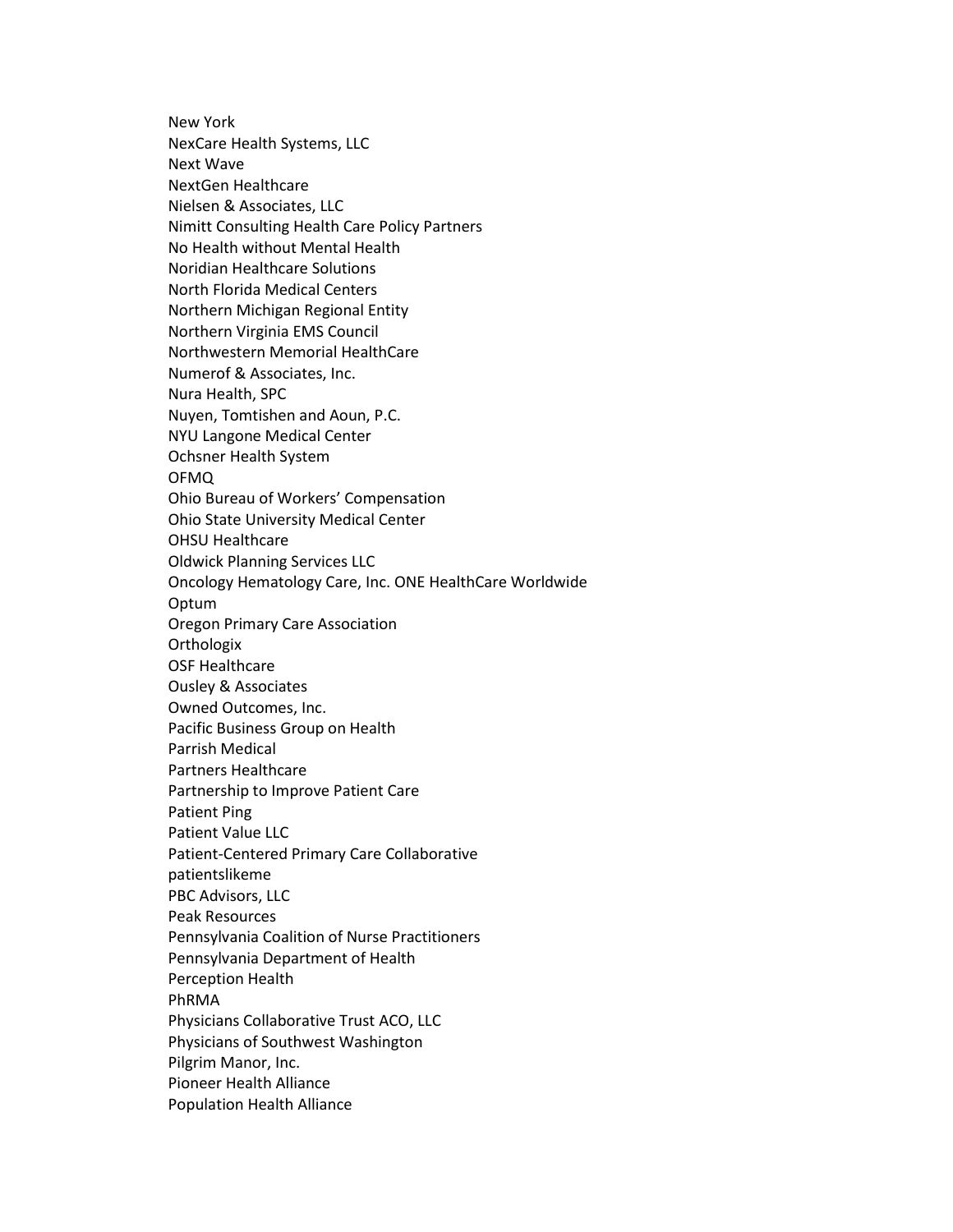Population Payment Solutions Potomac Physician Associates Premier Premier Healthcare Resources Presbyterian Senior Living Press Ganey Associates Price Waterhouse Cooper Primary Care Coalition Primary Care Development Corporation Primary Care Partners Princeton University Principal Deputy Assistant Secretary of Defense Health Affairs Prospect Medical Providence Health & Services Q-Centrix QoL Healthcare **Qsource** Qualis health Quality Care Partners Quality Health Associates of North Dakota Qualmetrix, Inc. Rachel Foerster & Associates Ltd RadHelp, LLC Radiology Associates of Canton Raphael Health Center RC Billing Remembering Mary, LLC Remedy Partners REVEAL/md Rite Aid RML Specialty Hospitals Robert Wood Johnson Foundation Robert Wood Johnson Medical Center: Atlantic Health Care Rocky Mountain Health Plans, Colorado Beacon Consortium RPC Solutions Inc. Rural Nebraska Healthcare Network SA Ignite Inc. SAI Systems International SALMON Health and Retirement San Francisco General Hospital Sandbox Industries Sansum Clinic Satellite Healthcare SCG Health SCL Health Service Employees International Union Seton/Seton Health Alliance ACO Signature Healthcare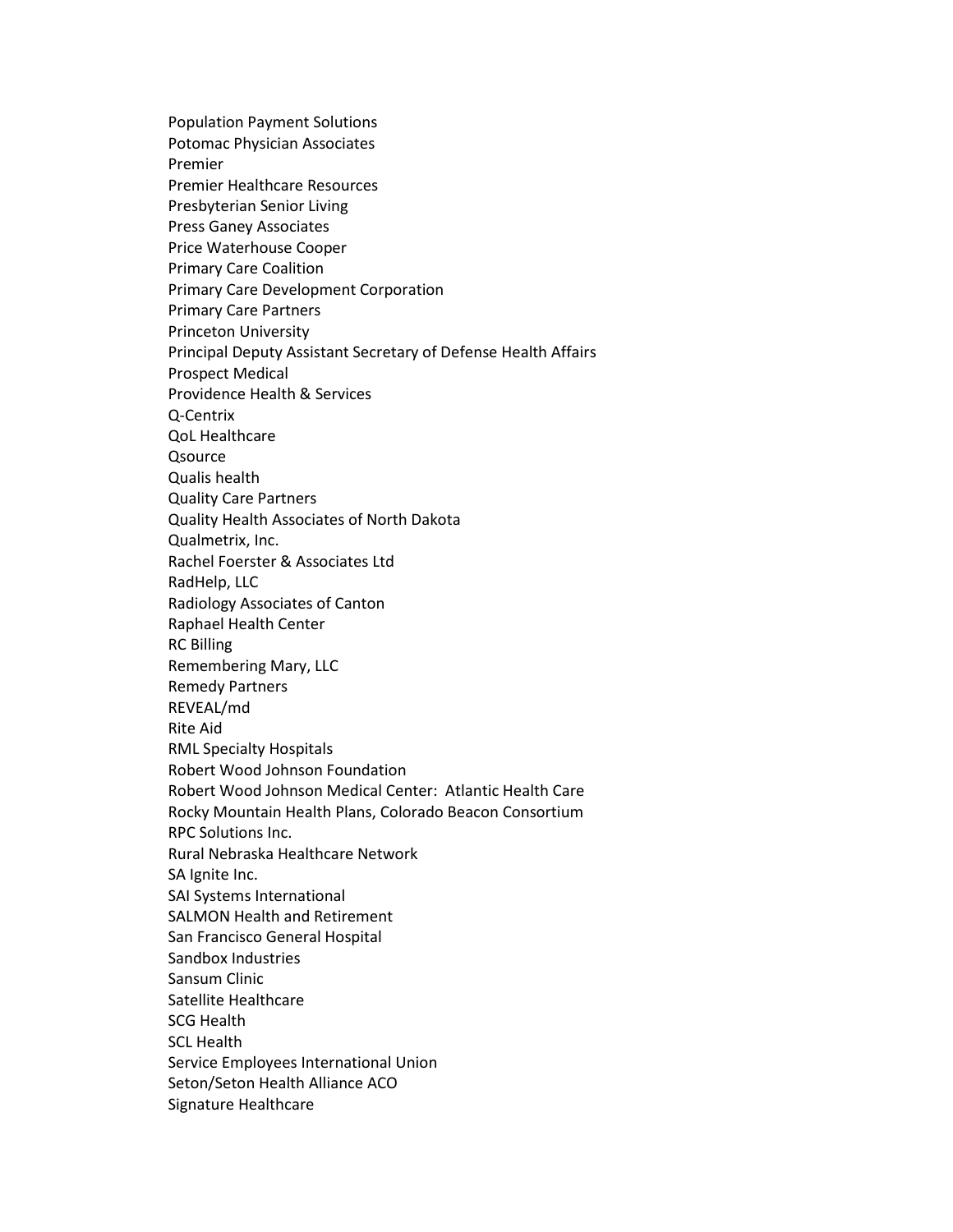Sitka Community Hospital SIU HealthCare Small Business Majority Society of Actuaries South Dakota Foundation for Medical Care South Florida Hospital & Healthcare Association Southeastern Kidney Council/ESRD Network 6 Southern Humboldt Community Healthcare District Southwest Michigan Behavioral Health Specialty Healthcare Management Group Specialty Physician Partners Management LLC Spring Insurance Group SRG TECHNOLGY SSM Health Care St. Joseph Health Partners / St Joseph Health System St. Catherine University St. Tammany Quality Network Stanford Health Care State of Arkansas State of Colorado State of Connecticut State of Delaware State of Iowa State of Maine State of Maryland State of Massachusetts State of North Carolina State of Pennsylvania State of Vermont State of Washington Steward Health Care System Stratis Health Sun Coast RHIO Sunnyview Rehabilitation Hospital Sutter Care at Home Sutter Center for Integrated Care Syandus Inc. Syapse Taconic Health Information Network and Community Telligen Temple University Health Tennessee Association of Alcohol, Drug, and other Addition Services Tennessee Health Campaign The Academy of Senior Health Sciences, Inc. The Ahrens Company The American College of Radiology The Aristone Group The BDO Center for Healthcare Excellence & Innovation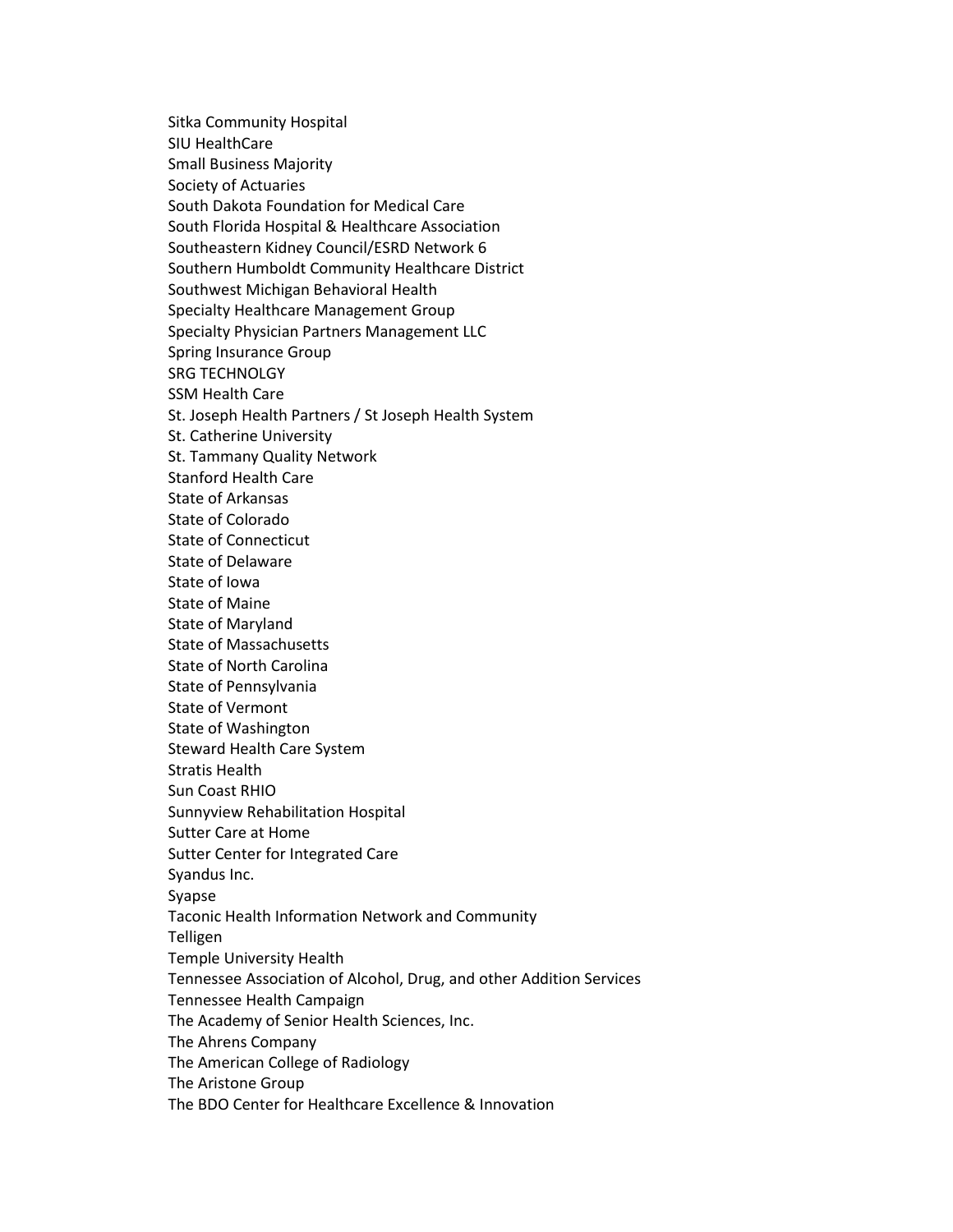The Camden Group The Carolinas Center for Medical Excellence, the Quality Innovation Network-Quality Improvement Organization for SC The Coalition for Quality Affordable Health Care The Cornerstone The ERISA Industry Committee The Hospital & Health System Association of Pennsylvania The James Marshall Group The Leapfrog Group The McGuire Group The North Highland Company The Paramedic Foundation The Vistria Group ThedaCare Center for Healthcare Value Thevenot ARC Consulting Thompson Coburn LLP Tia Hart Community Recovery Program Inc. TMC Healthcare TMF Health Quality Institute Triarq Health **TriCARE** Tri-County Behavioral Healthcare Trinity Health True North Oncology Consultants TST & Associates Tucson Medical Center University of Alabama Birmingham Health System Ultimate Health Services, Inc. Unity Point Health Fort Dodge Universal Health Care Action Network of Ohio University of Colorado School of Medicine University of Maryland - Upper Chesapeake Health University of Miami Health System University of Southern California Updox Urgent Care Association of America UMass Medical School University of Washington Health V101 Management Services Valence Health Vanderbilt University Medical Center Vantage Oncology Verus Healthcare Inc. VHA Inc. Vigilance Health Virginia Center for Health Innovation Vistria Walgreens